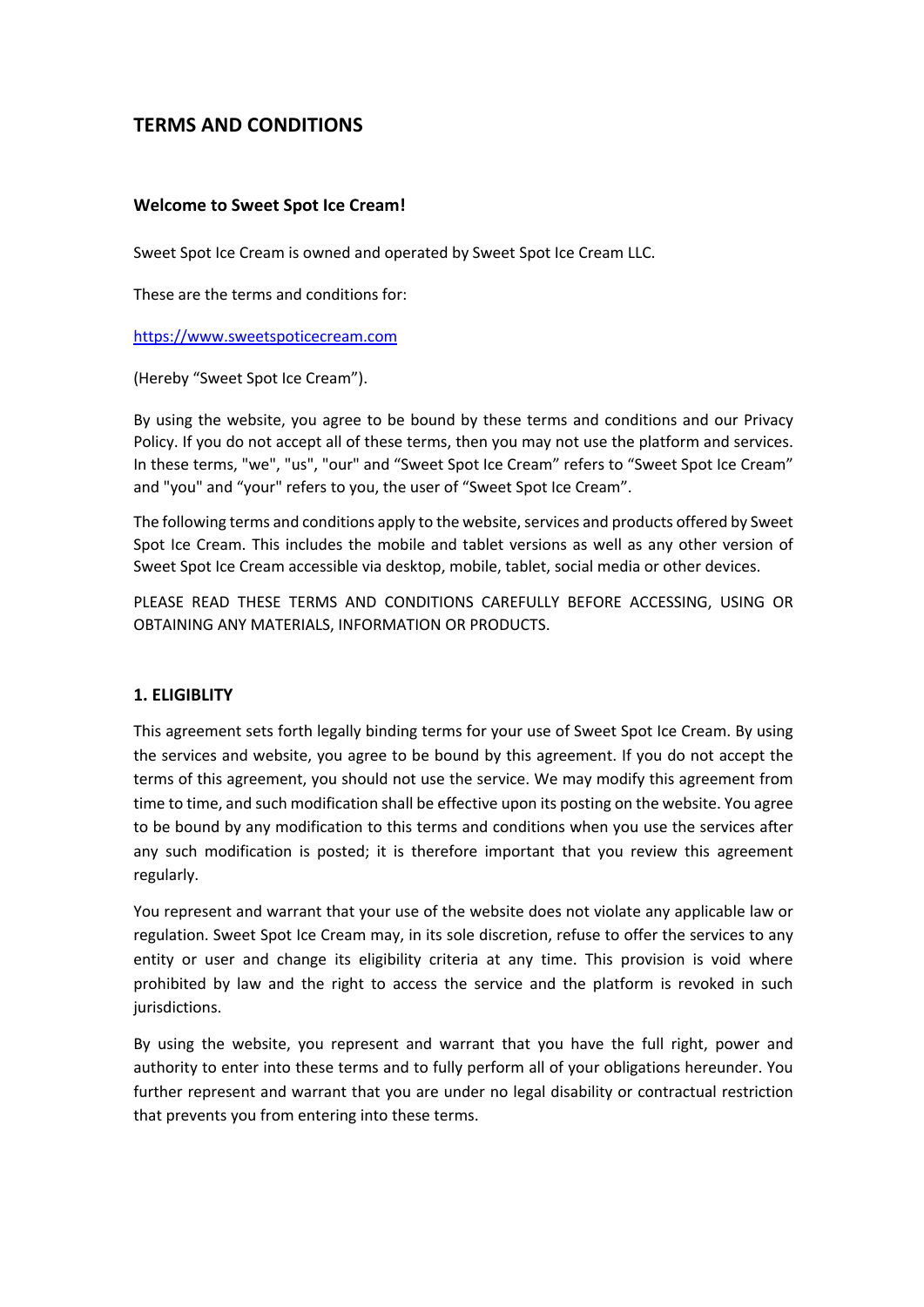### **2. PRICES**

Sweet Spot Ice Cream reserves the right to determine the price for the products. Sweet Spot Ice Cream will make reasonable efforts to keep the price information published on the website up to date. We encourage you to check our website periodically for current pricing information.

Will always try to make sure that the prices on the website is accurate. However, some errors in terms of price may occur from time to time, including but not limited to human error, mechanical error or the like. Should an error in pricing be discovered, the customer will be informed of such error. The option to reconfirm the order will be given to the user at the correct price. The user also has the option to cancel the order should the user not be satisfied with the correct price communicated on the said product order.

### **3. PAYMENTS**

The products will be paid through the "CAKE POS" payment platform.

Your payment information will be treated and safeguarded with total security and with the exclusive purpose of processing the purchase of the products. Sweet Spot Ice Cream reserves the right to contract any payment platform available in the market, which treats your data for the exclusive purpose of processing the purchase of the products.

# **4. PRODUCT DESCRIPTIONS**

Sweet Spot Ice Cream attempts to be as accurate as possible. However, Sweet Spot Ice Cream does not warrant that product descriptions, product prices or other content of this website is accurate, complete, reliable, current, or error-free. The products shown on our website may vary depending on the color resolution of the user's screen and may not correspond completely to reality.

# **5. ACCOUNT AND SECURITY**

If you register on Sweet Spot Ice Cream, you will be required to choose a password and username, and you may be asked for additional information regarding your account. You are responsible for maintaining the confidentiality of your password and account information, and are fully responsible for all activities that occur under your password or account. You agree to (a) immediately notify Sweet Spot Ice Cream of any unauthorized use of your password or account or any other breach of security, and (b) ensure that you log out from your account at the end of each session. You may never use another user's account without prior authorization from Sweet Spot Ice Cream. Sweet Spot Ice Cream will not be liable for any loss or damage arising from your failure to comply with this agreement.

By providing Sweet Spot Ice Cream with your email address, you consent to our use of such email address to send you notices regarding the service, including those required by law, in lieu of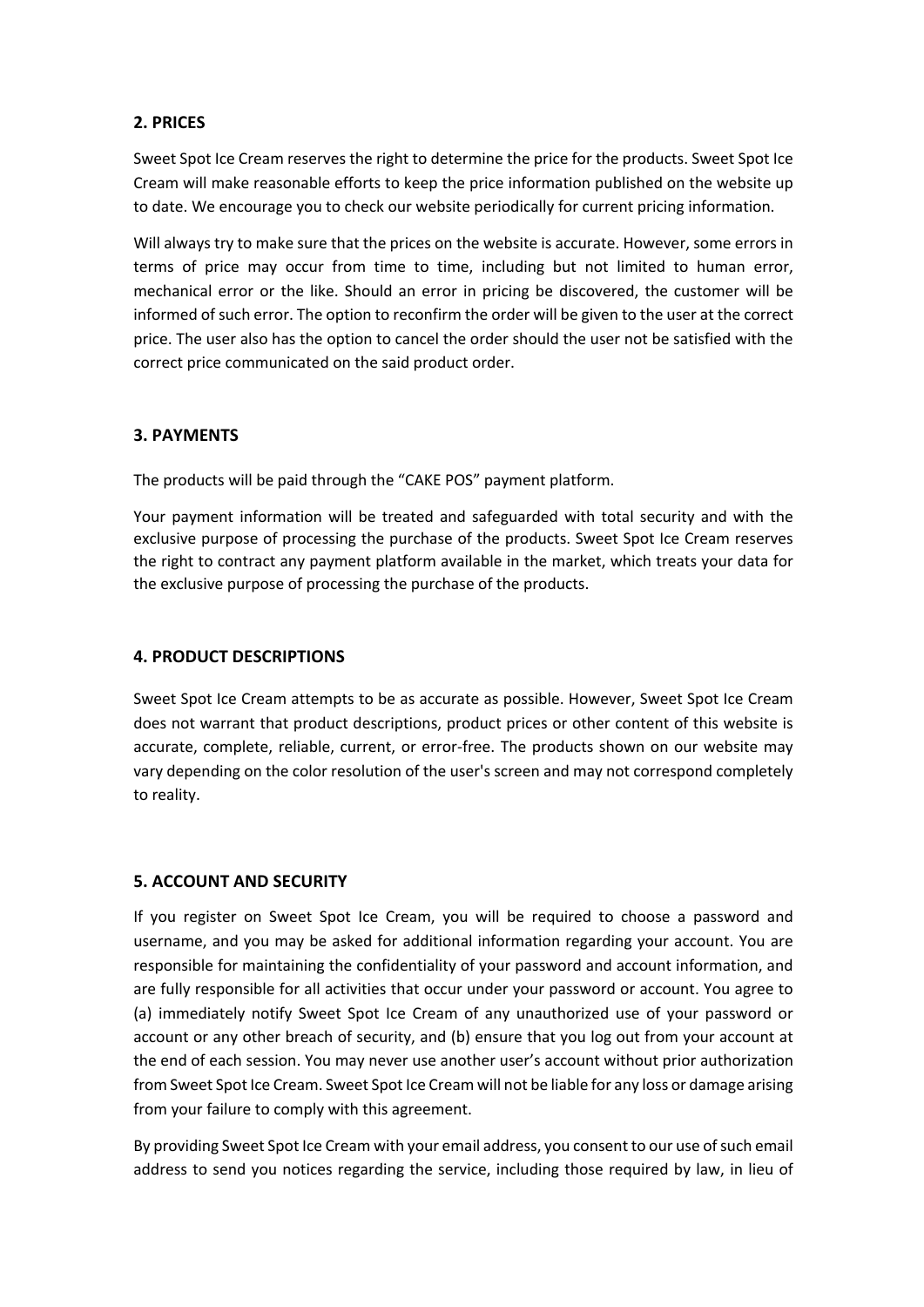ordinary mail. We may also use your email address to send you other messages, such as changes to service features and special offers. If you do not wish to receive these emails, you may optout of receiving them by sending us your withdrawal request via the contact information or via the "unsubscribe" option in the emails. Opting out may prevent you from receiving emails about updates, upgrades or offers.

## **6. ACCOUNT DELETION AND TERMINATION**

The users may terminate their accounts any time, for any reason, by following the instructions on Sweet Spot Ice Cream. That termination will only result in the deletion of the account and the deletion of all the personal data granted to Sweet Spot Ice Cream.

Sweet Spot Ice Cream reserves the right to terminate your account or your access immediately, with or without notice to you, and without liability to you, if Sweet Spot Ice Cream believes that you have breached any of these terms, furnished Sweet Spot Ice Cream with false or misleading information, or interfered with use of the website or the service by others.

## **7. COPYRIGHT**

All content included on this website, such as text, graphics, logos, button icons, images, video, audio clips, data compilation, and software, is the property of Sweet Spot Ice Cream, its merchants, or its content suppliers and protected by international copyright laws. The compilation of all content on this site is the exclusive property of Sweet Spot Ice Cream and protected by international copyright laws. All software used on this site is the property of Sweet Spot Ice Cream or its software suppliers and protected by international copyright laws.

You have no authorization to copy, transmit, distribute, display, republish, post, or upload from our website in any way without our prior written approval, or stated otherwise on our site. You may print a copy of our site's content strictly for personal use only. By doing so, you also consent not to directly or indirectly change or remove any copyright, trade name, service mark, trademark, or any other proprietaries shown on any of our content. Any alterations or use of content outside the guidelines of this Terms and Conditions violates intellectual property rights. By accessing our website, you do not own any rights or titles to our content or other intellectual properties. Please do not copy any content and pass it off as your own, as a copyright infringement will occur.

### **8. COPYRIGHT COMPLAINTS**

Sweet Spot Ice Cream respects the intellectual property of others, and expects users to do the same. If you believe, in good faith, that any materials provided on or in connection with the "Sweet Spot Ice Cream" website infringe upon your copyright or other intellectual property right, please send the following information to: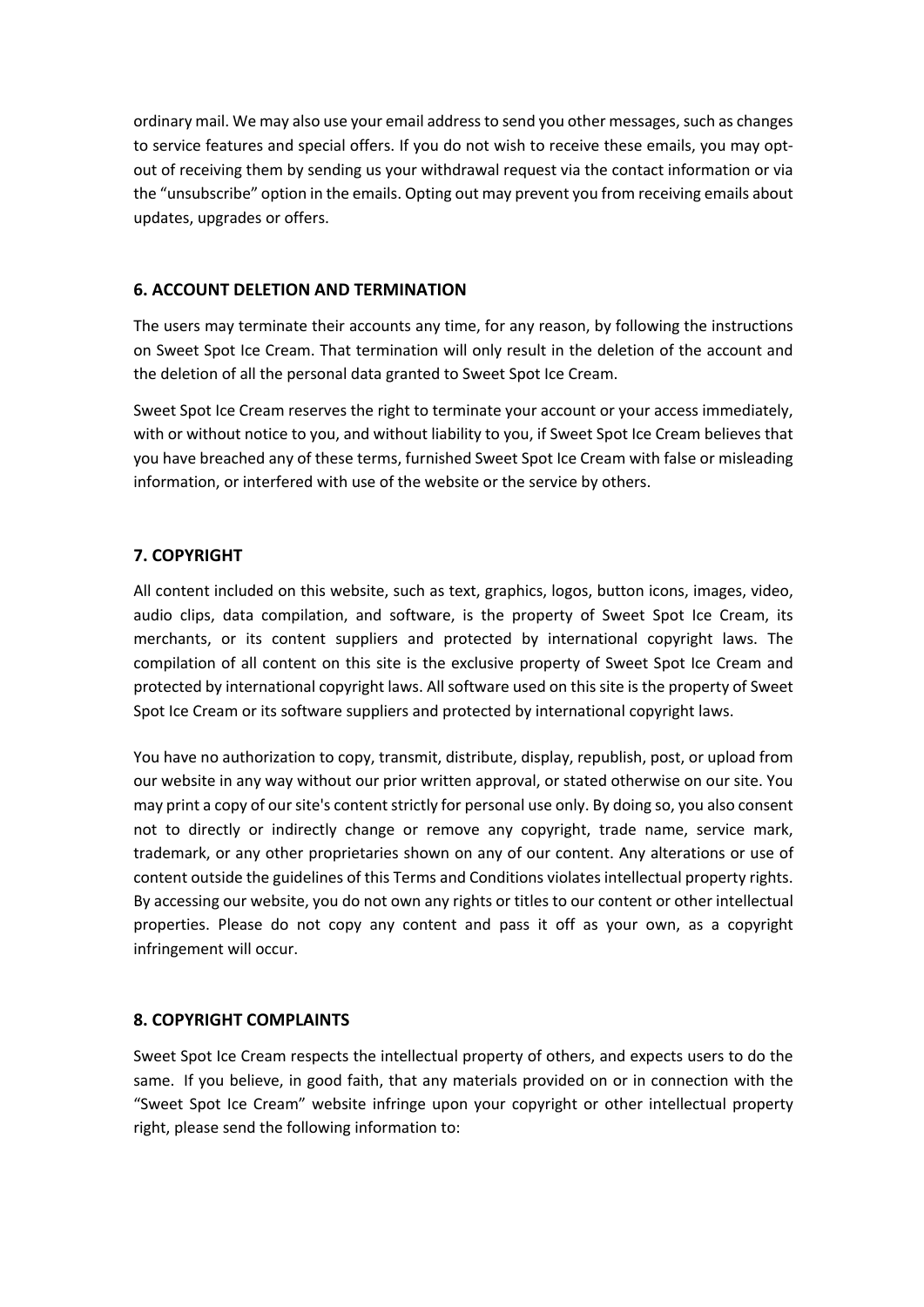- i. Identification of the intellectual property right that is allegedly infringed. All relevant registration numbers, or a statement concerning the ownership of the work, should be included.
- ii. A statement specifically identifying the location of the infringing material, with enough detail that Sweet Spot Ice Cream may find it on the "Sweet Spot Ice Cream" website. Please note: it is not sufficient to merely provide a top-level URL.
- iii. Your name, address, telephone number and e-mail address.
- iv. A statement by you that you have a good faith belief that the use of the allegedly infringing material is not authorized by the owner of the rights, or its agents, or by law.
- v. A statement by you, made under penalty of perjury, that the information in your notice is accurate, and that you are the copyright owner or authorized to act on the copyright owner's behalf.
- vi. An electronic or physical signature of the owner of the copyright or the person authorized to act on behalf of the owner of the copyright interest.

### **9. SWEET SPOT ICE CREAM RESPONSIBILITIES**

Because of the nature of the Internet, Sweet Spot Ice Cream provides and maintains the website on an "as is", "as available" basis and makes no promise that use of the website will be uninterrupted or entirely error free. We are not responsible to you if we are unable to provide our Internet services for any reason beyond our control.

Our website may from time to time contain links to other web sites which are not under the control of and are not maintained by us. These links are provided for your convenience only and we are not responsible for the content of those sites.

Except as provided above we can give no other warranties, conditions or other terms, express or implied, statutory or otherwise and all such terms are hereby excluded to the maximum extent permitted by law.

You will be responsible for any breach of these terms by you and if you use the website in breach of these terms you will be liable to and will reimburse, Sweet Spot Ice Cream for any loss or damage caused as a result.

These terms above shall not limit any rights you might have as a consumer that may not be excluded under applicable law nor shall they exclude or limit Sweet Spot Ice Cream liability for death or personal injury resulting from its negligence nor any fraudulent representation.

Sweet Spot Ice Cream will not be liable in any amount for failure to perform any obligation under this agreement if such failure is caused by the occurrence of any unforeseen event beyond its reasonable control including without limitation Internet outages, communications outages, fire, flood, war or act of God.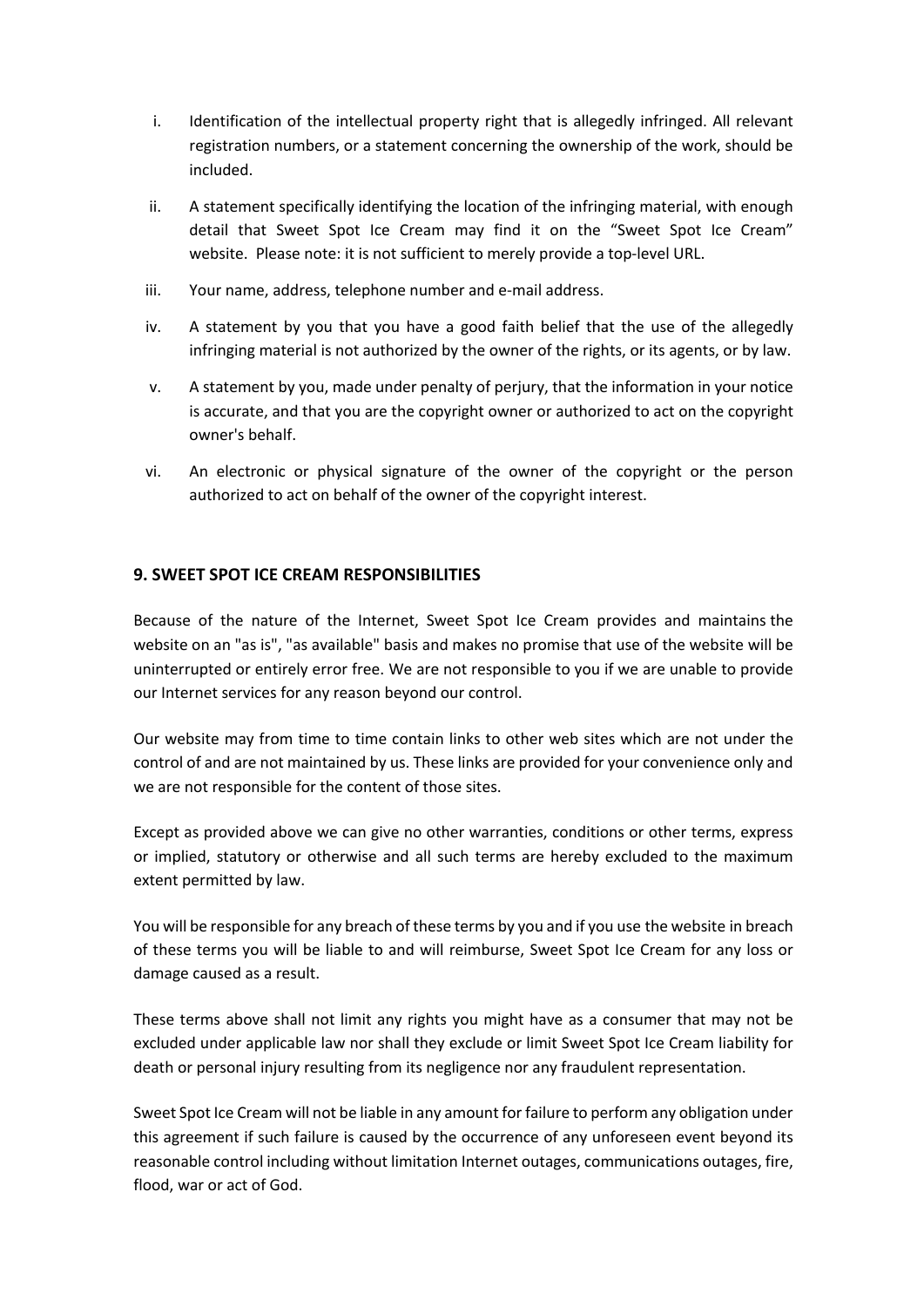These terms do not affect your statutory rights as a consumer which are available to you.

Subject as aforesaid, to the maximum extent permitted by law, Sweet Spot Ice Cream excludes liability for any loss or damage of any kind howsoever arising, including without limitation any direct, indirect or consequential loss whether or not such arises out of any problem you notify to Sweet Spot Ice Cream and Sweet Spot Ice Cream shall have no liability to pay any money by way of compensation, including without limitation all liability in relation to:

- Any incorrect or inaccurate information on Sweet Spot Ice Cream website.
- The infringement by any person of any Intellectual Property Rights of any third party caused by their use of the website or any Product purchased through the website.
- Any loss or damage resulting from your use or the inability to use the web site or resulting from unauthorized access to, or alteration of your transmissions or data in circumstances which are beyond our control.
- Any loss of profit, wasted expenditure, corruption or destruction of data or any other loss which does not directly result from something we have done wrong.
- Any amount or kind of loss or damage due to viruses or other malicious software that may infect a user's computer equipment, software, data or other property caused by persons accessing or using content from the website, or from transmissions via emails or attachments received from Sweet Spot Ice Cream**.**
- All representations, warranties, conditions and other terms which but for this notice would have effect.

### **10. PROHIBITED ACTIVITIES**

The content and information available on the website (including, but not limited to, data, information, text, music, sound, photos, graphics, video, maps, icons, or other material), as well as the infrastructure used to provide such content and information, are owned by or licensed to Sweet Spot Ice Cream by third parties. For all content other than your content, you agree not to modify, copy, distribute, transmit, display, perform, reproduce, publish, license, create derivative works from, transfer, or sell or resell any information or services obtained from or through the website. In addition, you agree not to do so:

- i. Use the services or content for any commercial purpose, other than those commercial purposes explicitly permitted under this agreement and as provided by Sweet Spot Ice Cream;
- ii. Access, monitor, reproduce, distribute, transmit, disseminate, display, sell, license, copy or otherwise exploit any content of the site, including, without limitation, using any robot, spider, scraper or other automated means or any manual process for any purpose that is not in accordance with this agreement or without our express written permission;
- iii. Take any action that imposes, or may impose, in our sole discretion, an unreasonable or disproportionately large load on our infrastructure;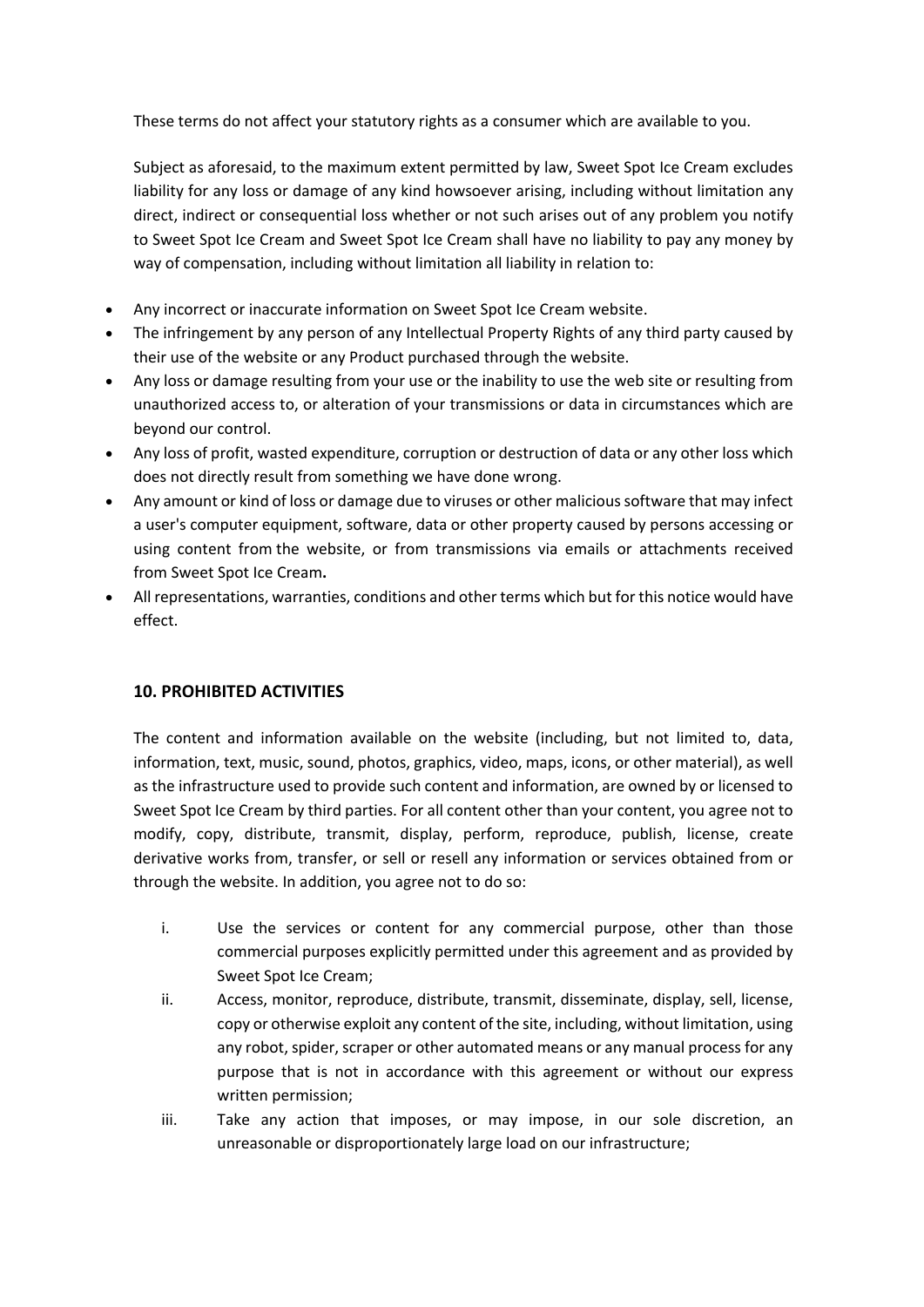- iv. Deep-link to any part of the Website for any purpose without our express written permission;
- v. Attempt to modify, translate, adapt, edit, decompile, disassemble or reverse engineer any software used by Sweet Spot Ice Cream in connection with the site;
- vi. Evade, disable or otherwise interfere with security-related features of the site or features that prevent or restrict use or copying of any content;

### **11. THIRD PARTY WEBSITES**

Through your use of the "Sweet Spot Ice Cream" website and services you may encounter links to third party sites or be able to interact with third party sites. Such third parties may charge a fee for use of certain content or services provided on or by way of their websites. Therefore, you should make whatever investigation you feel is necessary or appropriate before proceeding with any transaction with any third party to determine whether a charge will be incurred. Where "Sweet Spot Ice Cream" provide details of fees or charges for such third-party content or services, such information is provided for convenience and information purposes only. Any interactions with third party sites and apps are at your own risk. You expressly acknowledge and agree that Sweet Spot Ice Cream are in no way responsible or liable for any such third-party sites.

#### **12. INDEMNIFICATION**

You agree to defend and indemnify Sweet Spot Ice Cream and any of their directors, employees and agents from and against any claims, causes of action, demands, recoveries, losses, damages, fines, penalties or other costs or expenses of any kind or nature including but not limited to reasonable legal and accounting fees, brought by third parties as a result of:

- Your breach of this Agreement or the documents referenced herein.
- Your violation of any law or the rights of a third party.
- The use of the website and the purchase of the products.

### **13. ELECTRONIC COMMUNICATIONS**

No responsibility will be accepted by Sweet Spot Ice Cream for failed, partial or garbled computer transmissions, for any computer, telephone, cable, network, electronic or internet hardware or software malfunctions, failures, connections, availability, for the acts or omissions of any service provider, internet accessibility or availability or for traffic congestion or unauthorized human act, including any errors or mistakes.

### **14. CHANGES AND TERMINATION**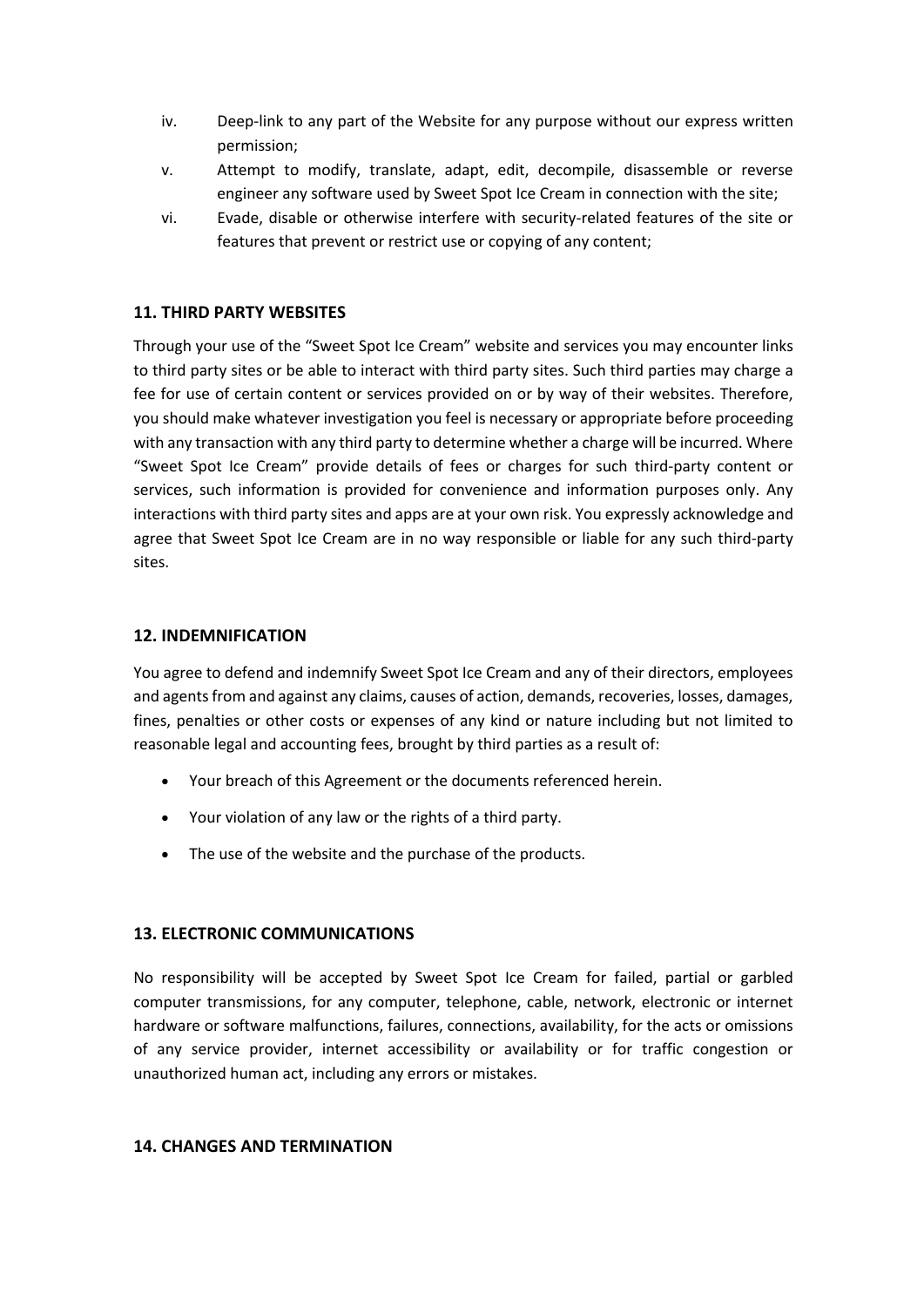We may change the website and these Terms at any time, in our sole discretion and without notice to you. You are responsible for remaining knowledgeable about these Terms. Your continued use of the website constitutes your acceptance of any changes to these Terms and any changes will supersede all previous versions of the Terms. Unless otherwise specified herein, all changes to these Terms apply to all users take effect. Furthermore, we may terminate this agreement with you under these Terms at any time by notifying you in writing (including by email) or without any warning.

### **15. PERSONAL DATA**

Any personal information you post on or otherwise submit in connection with the purchase of products will be used in accordance with our Privacy Policy. Please refer to our Privacy Policy.

#### **16. INTEGRATION CLAUSE**

This agreement together with the Privacy Policy and any other legal notices published by Sweet Spot Ice Cream, shall constitute the entire agreement between you and Sweet Spot Ice Cream concerning and governs your use of the website.

#### **17. HEADINGS**

Headings are for reference purposes only and in no way define, limit, construe or describe the scope or extent of such section. Our failure to act with respect to a breach by you or others does not waive our right to act with respect to subsequent or similar breaches. These terms set forth the entire understanding and agreement between us with respect to the subject matter therein.

#### **18. DISPUTES**

You agree that any dispute, claim or controversy arising out of or relating to these Terms or the breach, termination, application, interpretation, or validity of these Terms or the use of the website shall be settled by binding arbitration between you and Sweet Spot Ice Cream, except that each party retains the right to bring an individual action in court and the right to seek injunctive or other equitable relief in a court of competent jurisdiction.

### **19. FINAL PROVISIONS**

These terms are governed by the USA laws. Use of our website is unauthorized in any jurisdiction that does not give effect to all provisions of these Terms, including, without limitation, this paragraph.

Our performance of these Terms is subject to existing laws and legal process, and nothing contained in these Terms limits our right to comply with law enforcement or other governmental